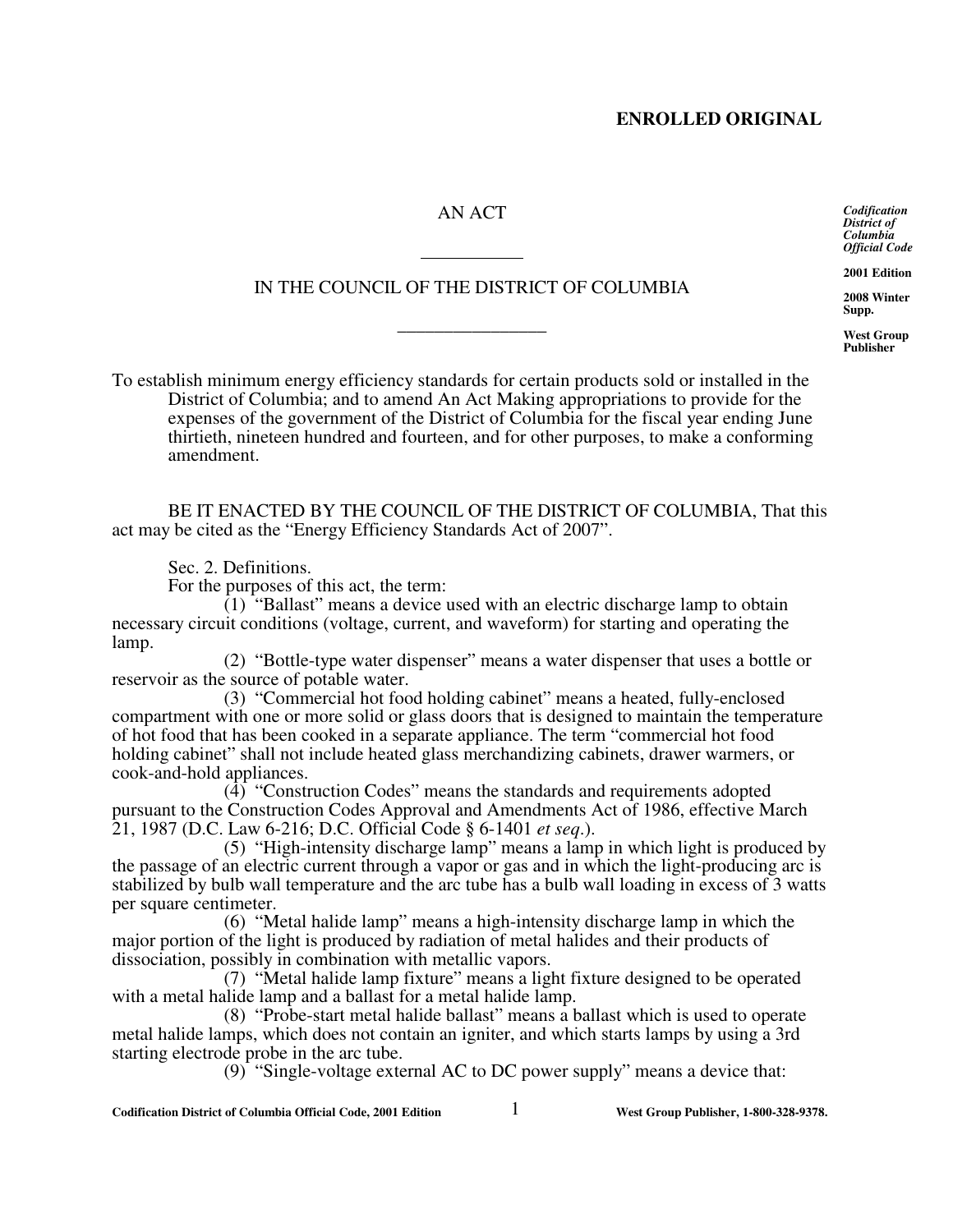(A) Is designed to convert line voltage AC input into lower voltage DC

output;

(B) Is able to convert to only one DC output voltage at a time;

(C) Is sold with, or intended to be used with, a separate end-use product that constitutes the primary power load;

(D) Is contained within a separate physical enclosure from the end-use product;

(E) Is connected to the end-use product through a removable or hardwired male/female electrical connection, cable, cord, or other wiring;

(F) Does not have batteries or battery packs, including those that are removable, that physically attach directly to the power supply unit;

(G) Does not have a battery chemistry or type selector switch and:

(i) Indicator light; or

(ii) A battery chemistry or type selector switch and a state of

charge meter; and

(H) Has a nameplate output power not exceeding 250 watts.

(10) "State-regulated incandescent reflector lamp" means a lamp, not colored or designed for rough or vibration service applications, with an inner reflective coating on the outer bulb to direct the light, an E26 medium screw base, a rated voltage or voltage range that lies at least partially within 115 to 130 volts, and that falls into either of the following categories:

(A) A blown PAR, bulged reflector, elliptical reflector, or similar bulb shape with a diameter equal to or greater than 2.25 inches; or

(B) A reflector, parabolic aluminized reflector, or similar bulb shape with a diameter of 2.25 to 2.75 inches.

(11) "Walk-in refrigerator or freezer" means a refrigerated space that can be walked into and has a total chilled and frozen storage area of less than 3,000 square feet, operates at chilled (above 32 degrees Fahrenheit) or frozen (at or below 32 degrees Fahrenheit) temperature, and is connected to a self-contained or remote condensing unit. The term "walk-in refrigerator or freezer" shall not include products designed and marketed exclusively for medical, scientific, or research purposes, or refrigerated warehouses.

(12) "Water dispenser" means a factory-made assembly that mechanically cools and heats potable water and that dispenses the cooled or heated water by integral or remote means.

Sec. 3. Scope.

(a) This act shall apply to the following types of new products sold, offered for sale, or installed in the District of Columbia:

(1) Bottle-type water dispensers;

(2) Commercial hot food holding cabinets;

(3) Metal halide lamp fixtures;

(4) Single-voltage external AC to DC power supplies;

(5) State-regulated incandescent reflector lamps;

(6) Walk-in refrigerators or freezers; and

(7) Any other products designated by the Mayor in accordance with section 5.

(b) This act shall not apply to:

(1) New products manufactured in the District of Columbia and sold outside the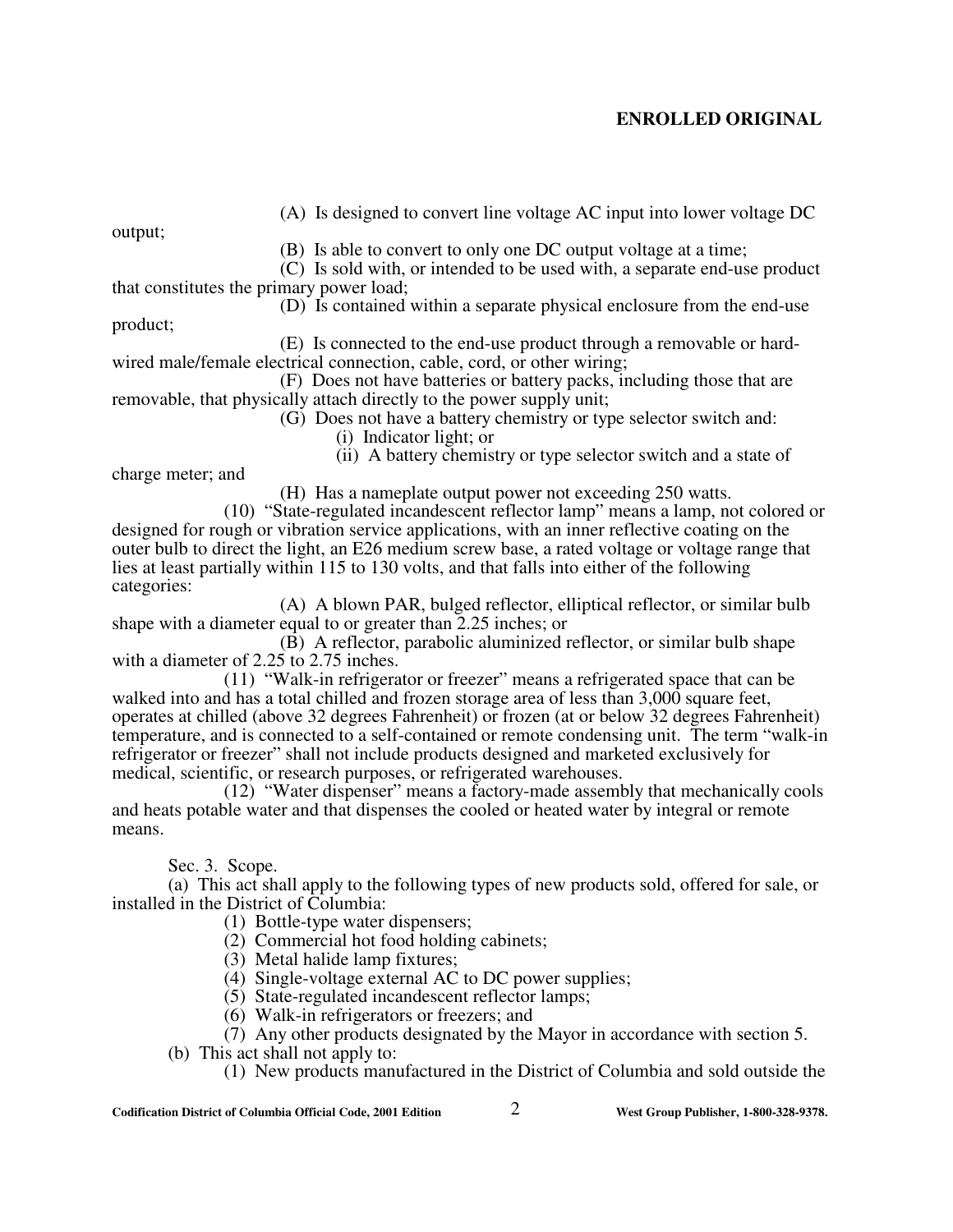#### District of Columbia;

(2) New products manufactured outside the District of Columbia and sold at wholesale inside the District for final retail sale and installation outside the District of Columbia;

or

(3) Products installed in mobile manufactured homes at the time of construction; (4) Products designed expressly for installation and use in recreational vehicles.

Sec. 4. Standards and implementation.

(a) On or after January 1, 2009, a new bottle-type water dispenser, commercial hot food holding cabinet, metal halide lamp fixture, state-regulated incandescent reflector lamp, or walkin refrigerator or freezer shall not be sold or offered for sale in the District of Columbia unless the efficiency of the new product meets or exceeds the efficiency standards set forth in subsection (b) of this section.

(b) On or after January 1, 2010, a product listed in subsection (a) of this section shall not be installed in the District of Columbia unless the efficiency of the new product meets or exceeds the following efficiency standards:

(1) Bottle-type water dispensers designed for dispensing both hot and cold water shall not have standby energy consumption greater than 1.2 kilowatt-hours per day, as measured in accordance with the test criteria contained in version 1.1 of the Environmental Protection Agency's "Energy Star Program Requirements for Bottled Water Coolers," except units with an integral, automatic timer shall not be tested using Section D, "Timer Usage," of the test criteria.

(2) Commercial hot food holding cabinets shall have a maximum idle energy rate not exceeding 40 watts per cubic foot of interior volume, as determined by the "idle energy rate-dry test" in ASTM F2140-01, "Standard Test Method for Performance of Hot Food Holding Cabinets" published by ASTM International. Interior volume shall be measured in accordance with the method shown in the Environmental Protection Agency's "Energy Star Program Requirements for Commercial Hot Food Holding Cabinets" as in effect on August 15, 2003.

(3) Metal halide lamp fixtures designed to be operated with lamps rated greater than or equal to 150 watts but less than or equal to 500 watts shall not contain a probe-start metal halide ballast.

(4)(A) State-regulated incandescent reflector lamps shall meet the minimum average lamp efficacy requirements for federally-regulated incandescent reflector lamps contained in section 325(i)(1)(A) of the Energy Policy and Conservation Act, approved December 22, 1975 (89 Stat. 923; 42 U.S.C. § 6295(i)(1)(A)).

(B) The following types of incandescent reflector lamps shall be exempt from these requirements:

ER30, BR40, and ER40;

(i) Lamps rated at 50 watts or less of the following types: BR30,

and ER40; and

(ii) Lamps rated at 65 watts of the following types: BR30, BR40,

(iii) R20 lamps of 45 watts or less.

(5)(A) Walk-in refrigerators or freezers shall:

(i) Have automatic door closers that firmly close all reach-in doors and that firmly close all walk-in doors that have been closed to within one inch of full closure; provided, that this requirement shall not apply to walk-in doors wider than 3 feet, 9 inches or higher than 6 feet, 11 inches;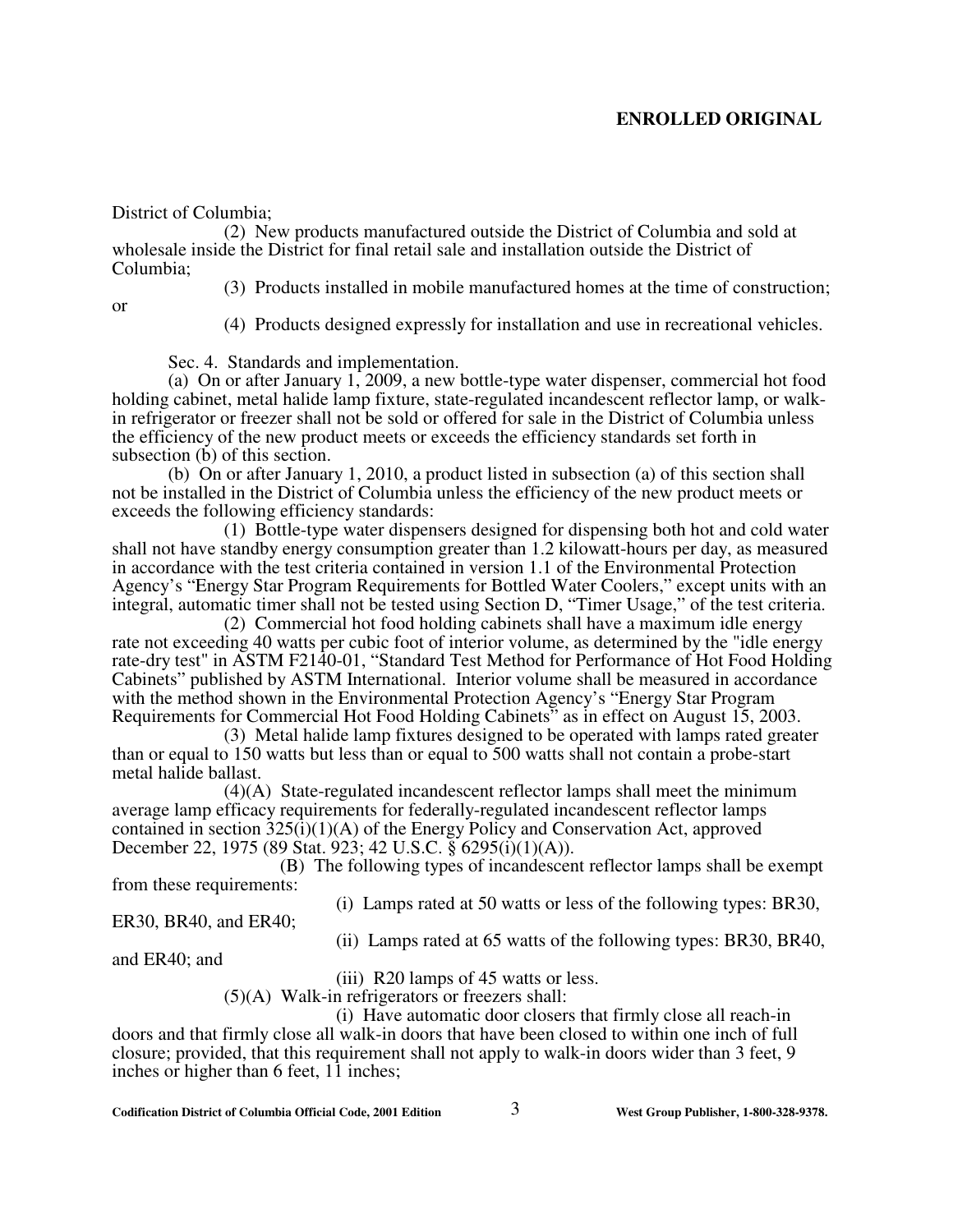(ii) Contain wall, ceiling, and door insulation of at least R-28 for refrigerators and at least R-32 for freezers; provided, that door insulation requirements shall not apply to glazed portions of doors or to structural members;

(iii) Contain floor insulation of at least R-28 for freezers;

(iv) For single-phase evaporator fan motors of under one horsepower and less than 460 volts, use electronically commutated motors; provided, that the Mayor may delay implementation of this aub-subparagraph upon a determination that the motors are only available from one manufacturer or in insufficient quantities to serve the needs of the walk-in industry for evaporator-fan applications;

(v) For condenser fan motors of under one horsepower, use

either:

(I) Electronically commutated motors;

(II) Permanent split capacitor-type motors; or

(III) Polyphase motors of 1/2 horsepower or more; and

(vi) For all interior lights, use light sources with an efficacy of 40 lumens per watt or more, including ballast losses; provided, that light sources with an efficacy of 40 lumens per watt or less, including ballast losses (if any), may be used in conjunction with a timer or device that turns off the lights within 15 minutes after the enclosure ceases to be occupied.

(B) Walk-in refrigerators or freezers with transparent reach-in doors and walk-in door windows shall also meet the following specifications:

(i) Transparent reach-in doors and windows in walk-in doors for walk-in freezers shall be of triple-pane glass with either heat-reflective treated glass or gas fill.

(ii) Transparent reach-in doors and windows in walk-in doors for walk-in refrigerators shall be:

and gas fill; or

(I) Double-pane glass with heat-reflective treated glass (II) Triple-pane glass with either heat-reflective treated

glass or gas fill.

(iii) For appliances with an anti-sweat heater:

(I) The appliances shall have a total door rail, glass, and

frame heater power draw of no more than:

(aa) Seven and 1/10 watts per square foot of door

opening for freezers; and

(bb) Three watts per square foot of door opening

for refrigerators.

(II) If an appliance with an anti-sweat heater has anti-

sweat heat controls, the controls shall reduce the energy use of the anti-sweat heater in an amount corresponding to the relative humidity in the air outside the door or to the condensation on the inner glass pane.

(c) On or after January 1, 2012, a new single-voltage external AC to DC power supply shall not be sold or offered for sale in the District of Columbia unless the efficiency of the new product meets or exceeds the following efficiency standards:

(1) Single-voltage external AC to DC power supplies shall meet the energy efficiency requirements in the following table: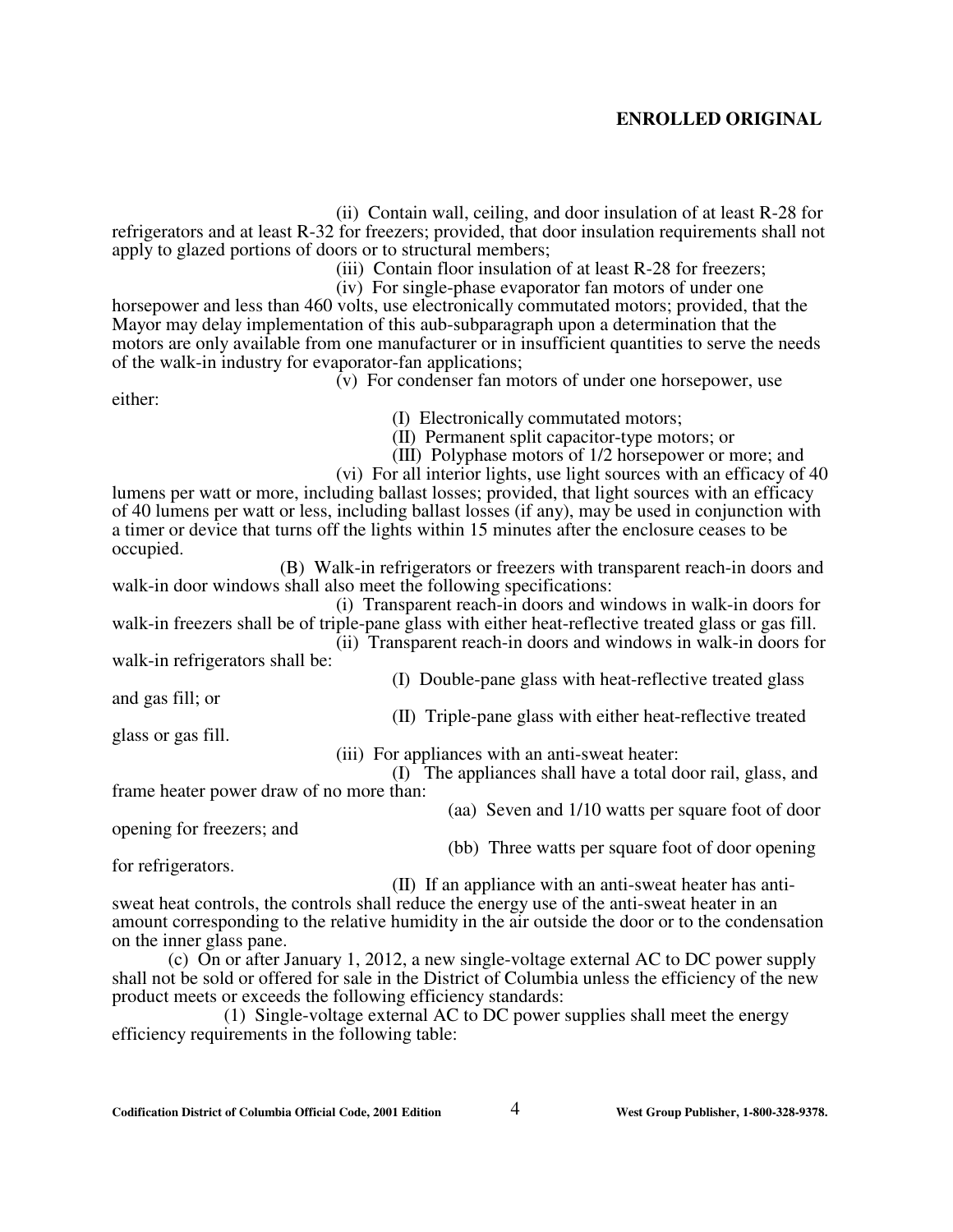From 1 watt to not more than 49 watts The sum of 0.09 times the natural

Greater than 49 watts 0.84

# **Nameplate Output Power Minimum Efficiency in Active Mode**<br>From 0 to less than 1 watt 0.49 times the nameplate output

0.49 times the nameplate output logarithm of the nameplate output power (expressed in watts) and 0.49

## **Maximum Energy Consumption in No-Load Mode** 0.5 watts

From 0 to less than  $10$  watts From 10 watts to not more than 250 watts

0.75 watts

(2) This standard shall apply to single-voltage AC to DC power supplies that are sold individually and to those that are sold as a component of or in conjunction with another product.

(3) Single-voltage external AC to DC power supplies that require Food and Drug Administration listing and approval as a medical device shall be exempt from the requirements of this section.

(4) Single-voltage external AC to DC power supplies made available by a manufacturer directly to a consumer or to a service or repair facility after and separate from the original sale of the product requiring the power supply as a service part or spare part shall not be required to meet the standards of this section until January 1, 2013.

(5) For the purposes of this section, the efficiency of single-voltage external AC to DC power supplies shall be measured in accordance with the test methodology specified by the Environmental Protection Agency's Energy Star Program, "Test Method for Calculating the Energy Efficiency of Single-Voltage External AC-DC and AC-AC Power Supplies (August 11, 2004)," except that tests shall be conducted at 115 volts only.

(6) One year after the sale or offering for sale of a new product becomes subject to the requirements of subsection (c) of this section, the product shall not be installed in the District of Columbia unless the efficiency of the new product meets or exceeds the efficiency standards set forth herein.

Sec. 5. New and revised standards.

The Mayor may adopt rules to establish increased efficiency standards for the products listed in section 3 or efficiency standards for products not specifically listed in section 3 if he or she determines that increased efficiency standards would serve to promote energy conservation in the District of Columbia; provided, that no new or increased efficiency standards shall become effective in less than one year following the adoption of the rule establishing the efficiency standard; provided further, that a substantially identical standard shall have been adopted by statute or regulation in Maryland or Virginia. The Mayor may apply for a waiver of federal preemption in accordance with federal procedures under section 325 of the Energy Policy and Conservation Act, approved December 22, 1975 (89 Stat. 923; 42 U.S.C. § 6295), for state efficiency standards for any product regulated by the federal government.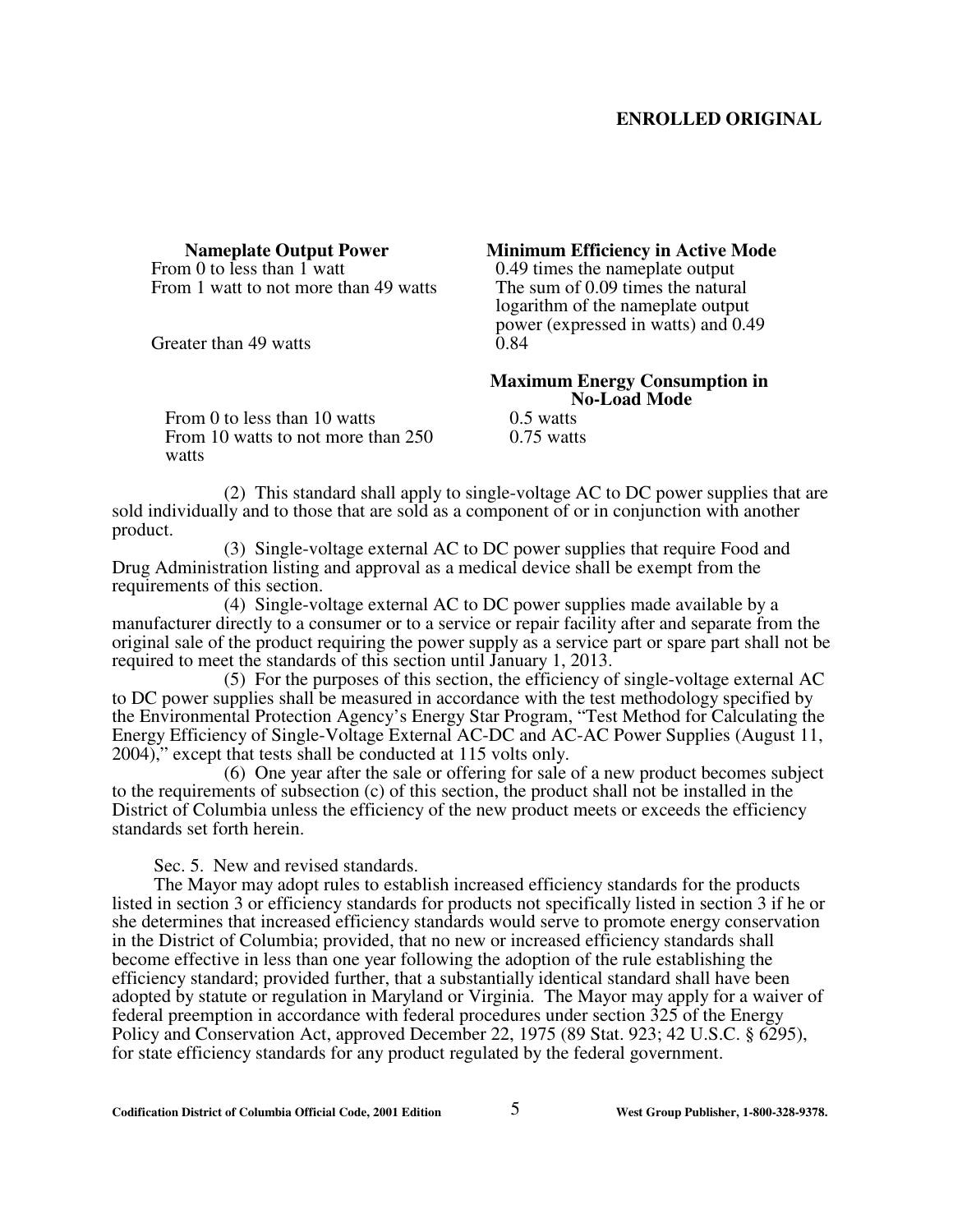Sec. 6. Testing, certification, labeling, and enforcement.

(a) The manufacturers of products covered by this act shall test samples of their products. The tests shall be conducted in accordance with test procedures contained in section 4 or with test procedures adopted by California or Maryland if the test procedures were adopted to enforce energy efficiency standards substantially identical to those adopted by the District of Columbia. If test procedures are not provided for in section 4, the Mayor may adopt test procedures adopted by any other state, United States Department of Energy-approved test methods or, in the absence of such test methods, other appropriate nationally recognized test methods.

(b) Manufacturers of new products covered by section 4, except for single-voltage external AC to DC power supplies and walk-in refrigerators or freezers, shall certify that the products are in compliance with the provisions of this act. The certifications shall be based on test results. The Mayor may promulgate rules governing the certification of such products and may coordinate with the certification programs of other states and federal agencies with substantially identical standards.

(c) Manufacturers of new products covered by section 4 shall identify each product offered through retailers for sale or installation in the District of Columbia as in compliance with the provisions of this act, or with the energy efficiency standards enacted by another state or the federal government if the standards on which the compliance is based are substantially identical to the appropriate standards in the District of Columbia, by means of a mark, label, or tag on the product or packaging at the time of sale or installation. The Mayor shall allow the use of existing marks, labels, or tags that connote compliance with the efficiency requirements of this act. All display models of products covered by section 4 shall be displayed with a mark, label, or tag on the product indicating compliance with the efficiency requirements of this act. If a national efficiency standard is established by federal law or regulation for a product covered by section 4, the labeling requirements of this subsection shall not apply to the product.

(d) The Mayor may test products covered by section 4 following the implementation dates of the standards provided in section 4 for the specific product. If products so tested are found not to be in compliance with the minimum efficiency standards established under section 4, after notice and a hearing, the Mayor shall:

(1) Impose a penalty on the manufacturer of the product in an amount at least equal to the cost of product purchase and testing; and

(2) Make information available to the public on products found not to be in compliance with the standards.

(e) The Mayor may randomly and periodically inspect distributors or retailers of new products covered by this act to determine compliance. The Mayor may also undertake inspections prior to occupancy of newly constructed buildings containing new products that are also covered by the Construction Codes.

(f)(1) The Mayor may investigate potential violations of this act. If the Mayor finds, after notice and a hearing, that a manufacturer, distributor, or retailer of a product covered by this act, or a person who installs a product covered by this act, violates any provision of this act, the Mayor:

(A) For a first violation, shall issue a warning; and

(B) For a second or subsequent violation, may take one or more of the

following actions:

(i) Impose a penalty not to exceed:

(I) Two thousand five hundred dollars if the violator is, or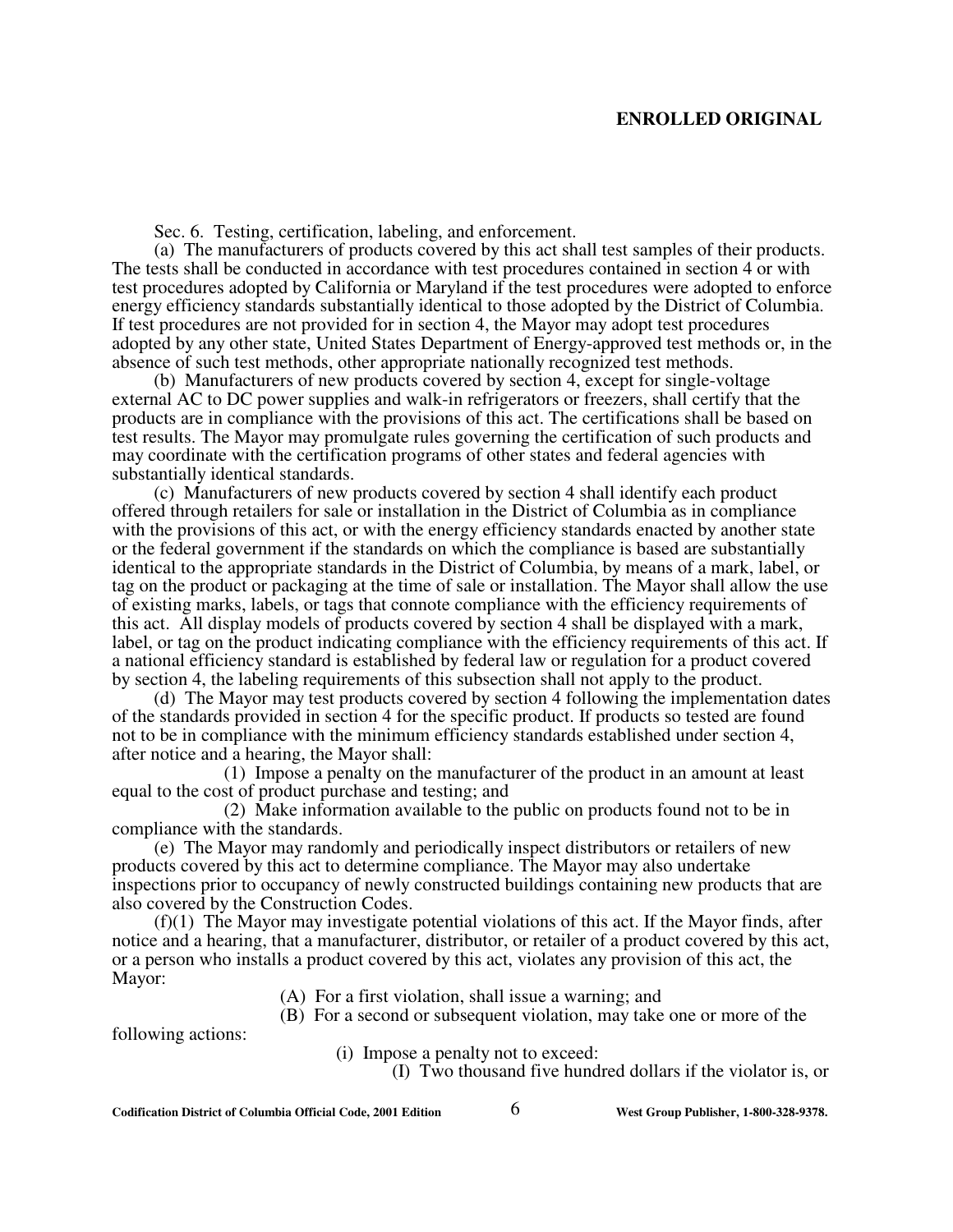is an agent of, a manufacturer, distributor, or retailer of the product; or

(II) Five hundred dollars for any other violator;

(ii) Issue a cease and desist order; or

(iii) Request that the Attorney General for the District of

Columbia commence civil or criminal action to secure injunctive or other appropriate relief. (2) Each violation shall constitute a separate offense. Each day that a violation

continues shall constitute a separate offense.

(3) Penalties assessed under this subsection shall be in addition to the costs assessed under subsection (d) of this section.

(g) The Mayor may adopt such other rules as may be necessary or appropriate for the implementation and enforcement of this act.

Sec. 7. Electric company purchases of distribution transformers – Public Service Commission rule.

(a) For the purposes of this section, the term:

(1) "Electric company" shall have the same meaning as in section 8(1) of An Act Making appropriations to provide for the expenses of the government of the District of Columbia for the fiscal year ending June thirtieth, nineteen hundred and fourteen, and for other purposes, approved March 4, 1913 (37 Stat. 976; D.C. Official Code § 34-207).

(2) "Liquid-immersed distribution transformer" means a transformer that:

- (A) Has an input voltage of 34,500 volts or less;
- (B) Has an output voltage of 600 volts or less;

(C) Uses oil or other liquid as a coolant; and

(D) Is rated for operation at a frequency of 60 Hertz.

(3) "Transformer" means a device consisting of 2 or more coils of insulated wire and that is designed to transfer alternating current by electromagnetic induction from one coil to another to change the original voltage or current value.

(b) Within 365 days of the date that the United States Department of Energy issues a final rule on liquid-immersed distribution transformers, the Public Service Commission shall adopt a rule governing the purchase of liquid-immersed distribution transformers by the electric company. The rule shall ensure that, subject to availability, all such purchases occurring on or after January 1, 2009 are based on the life-cycle cost methodology contained in section 2 of Standard TP 1-2002 published by the National Electrical Manufacturers Association. The Public Service Commission may also consider additional inventory management costs as costs for inclusion within the life-cycle cost methodology to be used by an electric company for purposes of this section. Except as provided herein, the rule shall be consistent with regulations pertaining to liquid-immersed distribution transformers adopted by the United States Department of Energy.

Sec. 8. Section 8 of An Act Making appropriations to provide for the expenses of the government of the District of Columbia for the fiscal year ending June thirtieth, nineteen hundred and fourteen, and for other purposes, approved March 4, 1913 (37 Stat. 974; D.C. Official Code § 34-101 *et seq.*), is amended by adding a new paragraph (56A) to read as follows:

"Par. 56A. The Commission shall adopt a rule in accordance with section 7 of the Energy Efficiency Standards Act of 2007, passed on  $2<sup>nd</sup>$  reading on October 2, 2007 (Enrolled version of Bill 17-211).".